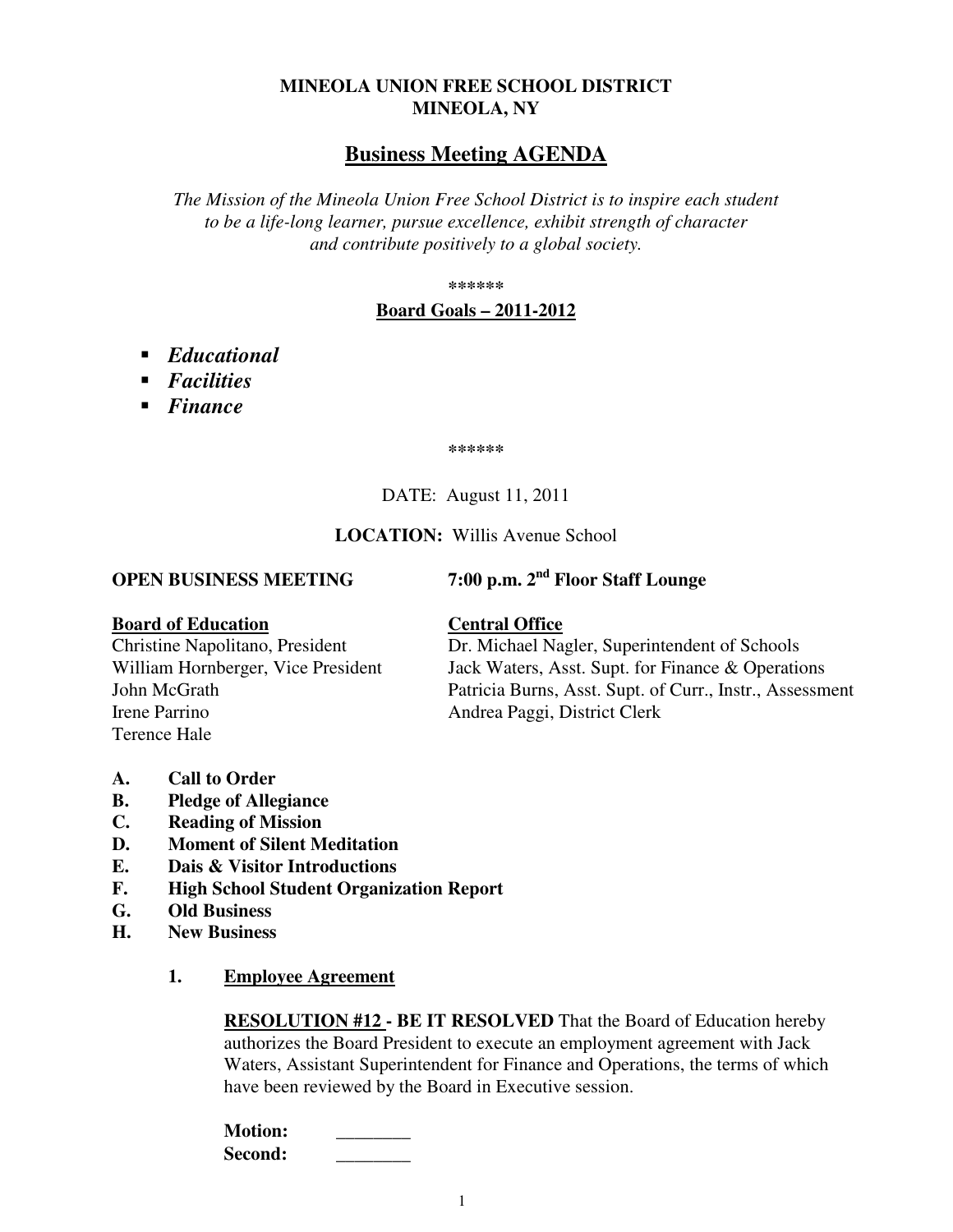| Yes:    | No: |
|---------|-----|
|         |     |
|         |     |
|         |     |
|         |     |
| Passed: |     |

#### **2. Employee Agreement**

**RESOLUTION #13– BE IT RESOLVED** that the Board of Education hereby authorize the Board President to execute an employment agreement with Patricia Burns, Assistant Superintendent of Curriculum and Instruction, the terms of which have been reviewed by the Board in Executive Session.

| <b>Motion:</b><br>Second: |     |  |
|---------------------------|-----|--|
| Yes:                      | No: |  |
|                           |     |  |
|                           |     |  |
|                           |     |  |
|                           |     |  |
| Passed:                   |     |  |

**3. Employee Agreement**

**RESOLUTION # 14- BE IT RESOLVED** That the Board of Education hereby authorizes the Board President to execute an employment agreement with Sharon Macken, Chief Information Officer, the terms of which have been reviewed by the Board in Executive Session.

| <b>Motion:</b><br>Second: |     |  |
|---------------------------|-----|--|
| Yes:                      | No: |  |
|                           |     |  |
|                           |     |  |
|                           |     |  |
|                           |     |  |
| Passed:                   |     |  |

**4. Employee Agreement**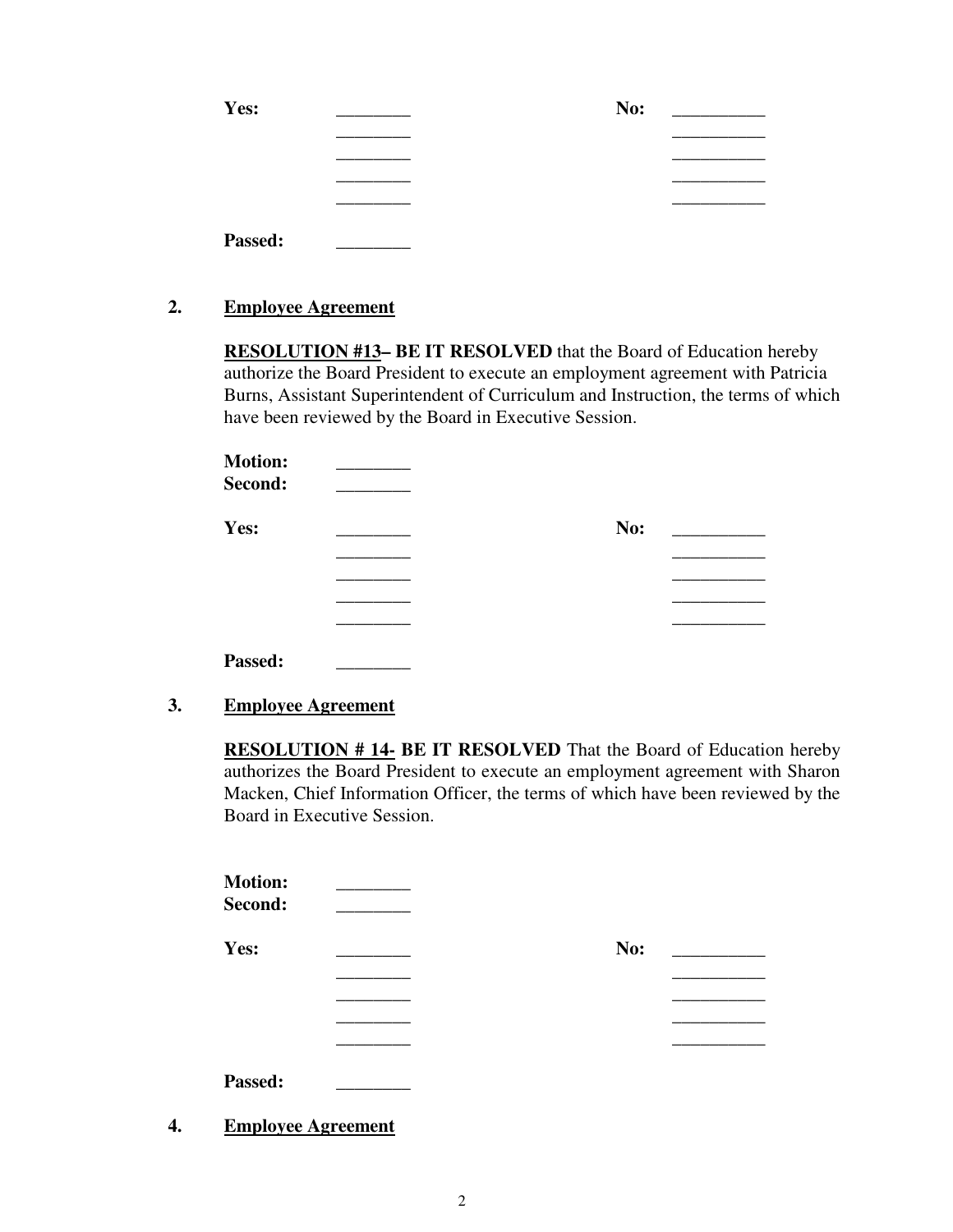**RESOLUTION # 15 - BE IT RESOLVED** That the Board of Education hereby authorizes the Board President to execute an employment agreement with Matthew Gaven, Director of Pupil Personnel Services, the terms of which have been reviewed by the Board in Executive Session.

| <b>Motion:</b><br>Second: |     |  |
|---------------------------|-----|--|
| Yes:                      | No: |  |
|                           |     |  |
|                           |     |  |
|                           |     |  |
|                           |     |  |
| Passed:                   |     |  |

## **5. Policy- Second Reading & Adoption of Policy #6642- Fund Balance**

**RESOLUTION # 16- BE IT RESOLVED** that the Board of Education of the Mineola Union Free School District waives the second formal reading of Policy #6642 (Fund Balance) due to its availability on the information table and moves its adoption.

| <b>Motion:</b><br>Second: |     |
|---------------------------|-----|
| Yes:                      | No: |
|                           |     |
|                           |     |
|                           |     |
|                           |     |
| Passed:                   |     |

## **6. 2011-2012 Tax Levy Affidavit**

**RESOLUTION #17 – BE IT RESOLVED** that the Board of Education adopts the tax levy of \$74,798,377 to be raised by taxation for the Mineola UFSD of the Town of North Hempstead, Nassau County, New York for the 2011-2012 school year to be levied upon the taxable property of the said school district as said property has been certified to by the Board of Assessors for the said school year.

**Motion:** \_\_\_\_\_\_\_\_ Second: **Yes:** \_\_\_\_\_\_\_\_ **No:** \_\_\_\_\_\_\_\_\_\_  $\overline{\phantom{a}}$  , which is a set of the contract of the contract of the contract of the contract of the contract of the contract of the contract of the contract of the contract of the contract of the contract of the contract  $\overline{\phantom{a}}$  , which is a set of the contract of the contract of the contract of the contract of the contract of the contract of the contract of the contract of the contract of the contract of the contract of the contract  $\overline{\phantom{a}}$  , which is a set of the contract of the contract of the contract of the contract of the contract of the contract of the contract of the contract of the contract of the contract of the contract of the contract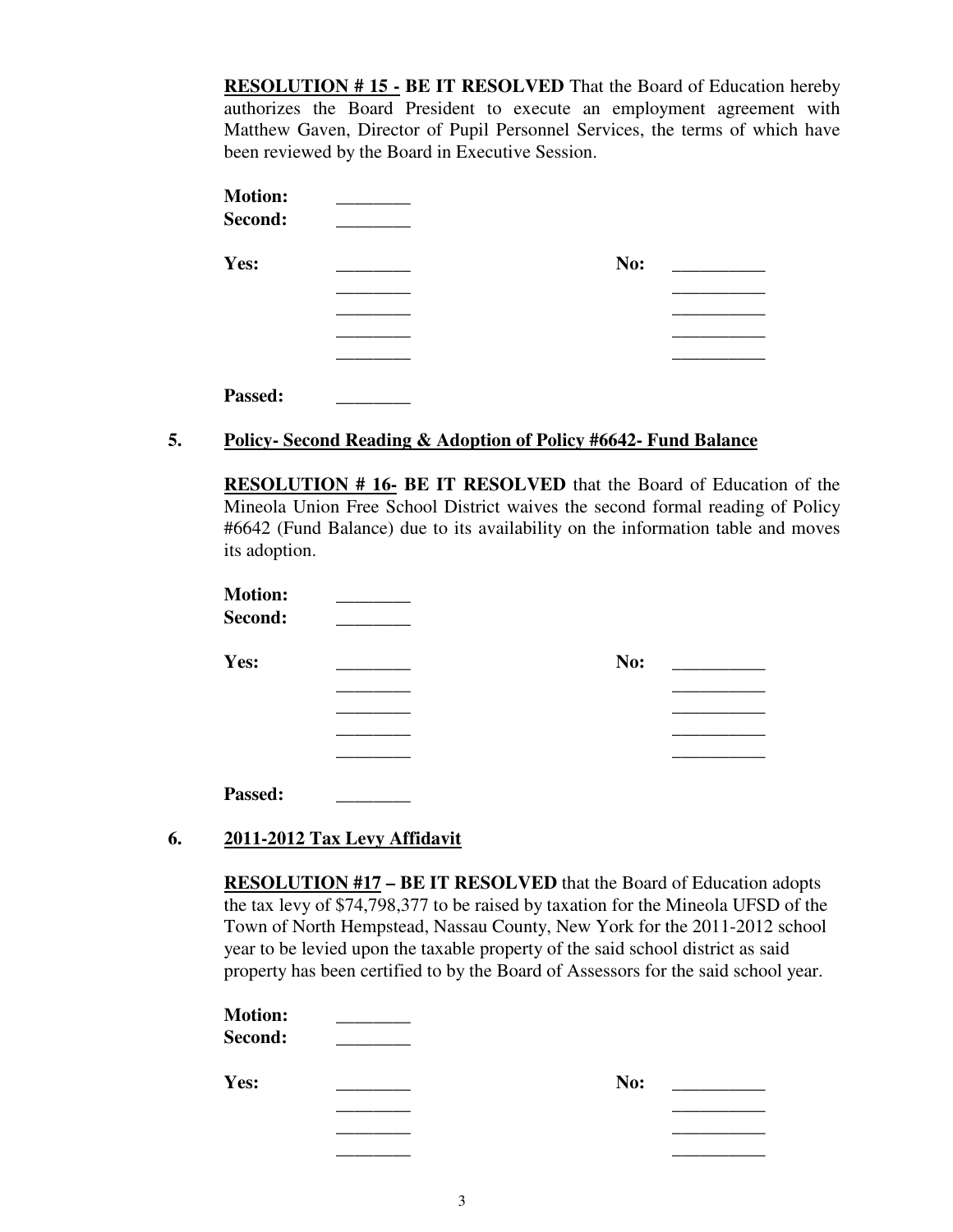Passed:

#### **I. Consensus Agenda**

#### **1. Accepting of Minutes**

a. That the Board of Education accepts the minutes of June  $2<sup>nd</sup>$ , 2011 (Workshop) and June  $16<sup>th</sup>$ , 2011 (Business) as presented.

 $\overline{\phantom{a}}$  , which is a set of the contract of the contract of the contract of the contract of the contract of the contract of the contract of the contract of the contract of the contract of the contract of the contract

#### **2. Instruction**

- a. Resignations
	- 1. That the Board of Education accepts the resignation of Courtney Zaleski, Elementary Teacher, at Jackson Avenue, effective June 30, 2011.
- b. Appointments
	- 1. That the Board of Education approves the re-call of Gina Amzler, from the Preferred Eligibility List, to concurrent two year probationary terms as a .5 pre-kindergarten teacher and a .5 special education teacher, effective September 1, 2011. Salary: MA Step 5, \$79,294: Probationary Period: September 1, 2011- August 31, 2013.
	- 2. That the Board of Education approves the re-call of Jaclyn Manouvrier, from the Preferred Eligibility List, as an Art teacher, effective September 1, 2011. Salary: MA, Step4, \$76,381
	- 3. That the Board of Education approves the appointment of Courtney Zaleski to a probationary position in the Middle Grades tenure area as a Seventh  $(7<sup>th</sup>)$  grade teacher in the Mineola Middle School, effective September 1, 2011. Salary: BA+30, Step 4, \$71,255: Probationary Period September 1, 2011- August 31 2014
	- 4. That the Board of Education accepts the following individuals as Per Diem Substitute Teachers for the 2011-2012 school year, at a daily rate of \$90.00 per day; and retirees at a daily rate of \$125.00 per day.

| UI UA Y.   |               |                                  |
|------------|---------------|----------------------------------|
| Abramowitz | Marilyn       | Librarian                        |
| Adams      | Danielle      | Childhood Education (Grades 1-6) |
| Adams      | <b>Nicole</b> | <b>Physical Ed</b>               |
| Amato      | Kathleen      | English 7-12                     |
| Arcati     | Jenna         | Childhood Education (Grades 1-6) |
| Becker     | Jaime M.      | PreK - Grade 6                   |
|            |               |                                  |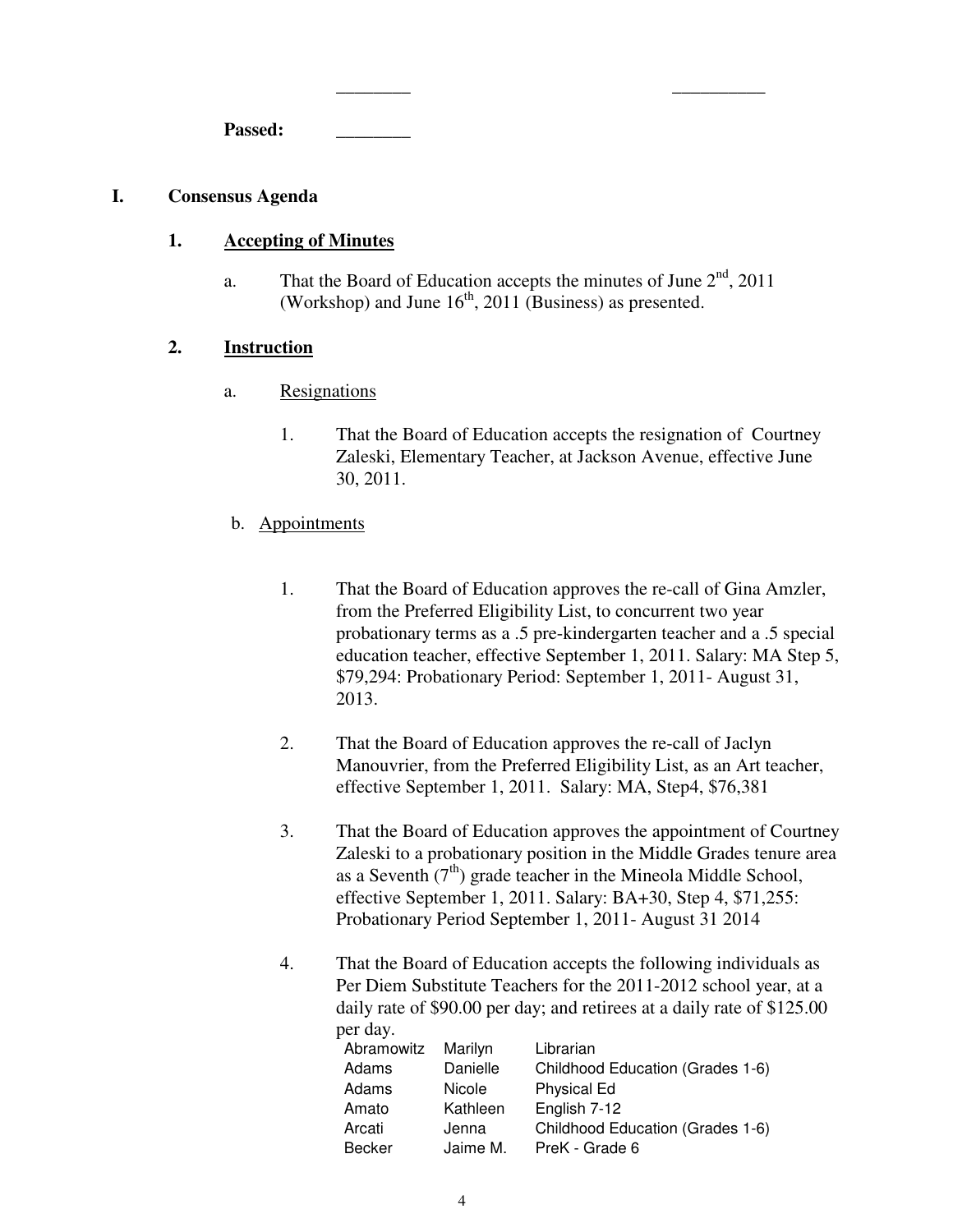| <b>Bellisari</b>        | Elizabeth               | Childhood Education (Grades 1-6)<br>Early Childhood Education (Birth - 2) |
|-------------------------|-------------------------|---------------------------------------------------------------------------|
| <b>Blumenfeld</b>       | Naomi                   | Nursery/K/Grades 1-6                                                      |
| Bolden-                 | Gretchen                | Early Childhood Education (Birth - 2)                                     |
| Dalby                   |                         |                                                                           |
| Bonasia<br>$\mathbf{u}$ | Linda<br>$\blacksquare$ | PreK - Grade 6<br>Students with Disabilities (Grades 1-6)                 |
| <b>Bossie</b>           | Shelby                  | Childhood Education (Grades 1-6)                                          |
| Brito-D'Orta            | Concita                 | <b>ESL</b>                                                                |
| <b>Browdy</b>           | Susan                   | <b>Physical Ed</b>                                                        |
|                         | $\mathbf{u}$            | Nursery/K/Grades 1-6                                                      |
| <b>Brown</b>            | Lisa                    | Childhood Education (Grades 1-6)                                          |
|                         | $\mathbf{u}$            | Early Childhood Education (Birth - 2)                                     |
| <b>Bruder</b>           | Laura                   | Nursery/K/Grades 1-6                                                      |
| Catalano                | Kristina                | Childhood Education (Grades 1-6)                                          |
| Chacko                  | Edwin                   | Social Studies 7-12                                                       |
| Ciaravino               | Maria                   | PreK - Grade 6                                                            |
| Coleman                 | <b>Beverly</b>          | Spanish 7-12                                                              |
| Costa-                  | Cindy                   | PreK - Grade 6                                                            |
| Lopes                   |                         |                                                                           |
| Costanzo                | Doreen                  | Childhood Education (Grades 1-6)                                          |
| Cotsonas                | Lisa                    | Early Childhood Education (Birth - 2)                                     |
| Danziger                | Elizabeth               | Biology 7-12                                                              |
|                         | Ħ                       | Early Childhood Education (Birth - 2)                                     |
| DeAngelis               | Maria                   | Nursery/K/Grades 1-6                                                      |
|                         |                         | <b>Special Education</b>                                                  |
| Dejesus                 | Maria                   | ESL                                                                       |
| Delia                   | Lorelle                 | PreK - Grade 6                                                            |
|                         |                         | Reading                                                                   |
| Destefano               | Nicole                  | Childhood Education (Grades 1-6)                                          |
|                         | $\mathbf{u}$            | English 7-12                                                              |
| Digregorio              | John                    | Chemistry 7-12                                                            |
| Jr                      |                         |                                                                           |
| $\mathbf{u}$            | Ħ                       | <b>Physical Ed</b>                                                        |
| Dunlop                  | James                   | Childhood Education (Grades 1-6)                                          |
| π                       | $\mathbf{u}$            | Literacy (Birth-6)                                                        |
| Erker                   | <b>Beth</b>             | Childhood Education (Grades 1-6)                                          |
|                         |                         |                                                                           |
| Ħ                       | Ħ                       | Students with Disabilities (Grades 1-6)                                   |
| Fazio-                  | Jeanine                 | Early Childhood Education (Birth - 2)                                     |
| Swartz                  |                         |                                                                           |
|                         | Ħ                       | Students with Disabilities (Birth-2)                                      |
| Fischthal               | Barbara                 | Nursery/K/Grades 1-6                                                      |
| Gaherty                 | Karlya                  | Nursery/K/Grades 1-6                                                      |
| Gayson                  | Lori                    | Childhood Education (Grades 1-6)                                          |
| Giangrasso              | Lucille                 | English 7-12                                                              |
|                         |                         | PreK - Grade 6                                                            |
| Ħ                       | Ħ                       | <b>Special Education</b>                                                  |
| Gigante                 | Lorraine                | PreK - Grade 6                                                            |
| Greco                   | Darlene                 | Nursery/K/Grades 1-6                                                      |
| Guarino                 | lan                     | Music                                                                     |
| Guido                   | Michele                 | English 7-12                                                              |
| Havron                  | Mary Ann                | Nursery/K/Grades 1-6                                                      |
| Hood                    | Ann                     | Childhood Education (Grades 1-6)                                          |
| Idy                     | Anna                    | <b>ESL</b>                                                                |
| Ħ                       |                         | Social Studies 7-12                                                       |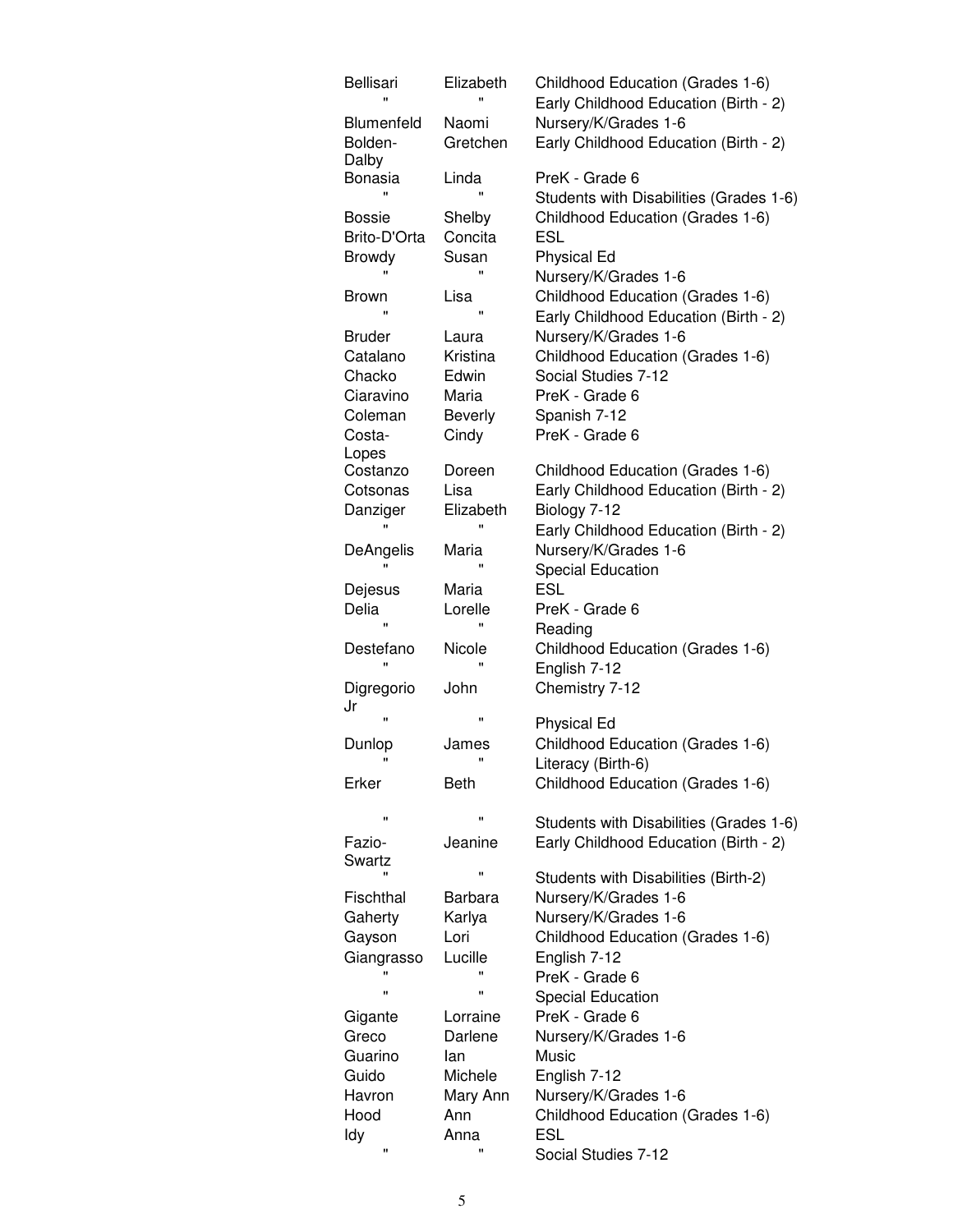| Karp           | Jill           | Nursery/K/Grades 1-6                         |
|----------------|----------------|----------------------------------------------|
|                |                | Reading                                      |
| Kayen          | Barbara        | PreK - Grade 6                               |
| Kerrins        | Matthew        | Social Studies 7-12                          |
| Ħ              | $\blacksquare$ | PreK - Grade 6                               |
| Kingsepp       | Susan          | <b>Business &amp; Distributive Education</b> |
|                |                | PreK - Grade 6                               |
| Kislik         | Andrea         | ESL                                          |
| Klein          | Erin           | Mathematics 7-12                             |
| Krebs          | Hyman          | Nursery/K/Grades 1-6                         |
| Lamendola      | James          | Music                                        |
| Lande          | Ruth           | English 7-12                                 |
| Lemme          | Kimberly       | Childhood Education (Grades 1-6)             |
| Leno           | Madeline       | English 7-12                                 |
| $\mathbf{u}$   | Ħ              | Mathematics 7-12                             |
| Levenson       | Jaclynne       | PreK - Grade 6                               |
| Levin          | Jessica        | Childhood Education (Grades 1-6)             |
| Litos          | Maria          | English 7-12                                 |
| LoCastro       | Robert         | Mathematics 7-12                             |
| LoCurto        | Rosalba        | Nursery/K/Grades 1-6                         |
| LoVerde        | Daniela        | Social Studies 7-12                          |
| Lupo           | Jennifer       | Childhood Education (Grades 1-6)             |
| Lusardi        | Eileen         | Nursery/K/Grades 1-6                         |
| Mackey         | James          | <b>Physical Education</b>                    |
| Mamos          | Nicolette      | Childhood Education (Grades 1-6)             |
| Marill         | Janet          | Health                                       |
|                | Ħ              | <b>Physical Ed</b>                           |
| Marinelli      | Jacqueline     | Students with Disabilities (Birth-2)         |
|                |                | Students with Disabilities (Grades 1-6)      |
| Martin         | Shani          | Childhood Education (Grades 1-6)             |
| McCauley       | Olivia         | Childhood Education (Grades 1-6)             |
| Milazzo        | Anne           | Common Branch Grades 1-6                     |
| Miller         | Andrea         | <b>ESL</b>                                   |
| $\mathbf{u}$   |                | Nursery/K/Grades 1-6                         |
| Mulrooney      | Christine      | Nursery/K/Grades 1-6                         |
| Obrien         | Catherine      | Nursery/K/Grades 1-6                         |
|                |                | Reading                                      |
| OBrien         | Danielle       | English 7-12                                 |
| Odessky        | Victoria       | Childhood Education (Grades 1-6)             |
| Oswald         | Thomas         | Social Studies 7-12                          |
| Peluso         | Pollyanne      | PreK - Grade 6                               |
| $\blacksquare$ | π              | Reading                                      |
| Pinsky         | Gayle          | Childhood Education (Grades 1-6)             |
| Pontickio      | Christina      | Childhood Education (Grades 1-6)             |
|                | $\blacksquare$ | Students with Disabilities (Grades 1-6)      |
| Rand           | Harriet        | Nursery, Kg, Common Branch 1-3               |
|                |                | inclusive                                    |
| Reardon        | Conor          | <b>Physical Ed</b>                           |
| Regelmann      | Jean           | Childhood Education (Grades 1-6)             |
| Saraceno       | Stacey         | Childhood Education (Grades 1-6)             |
|                |                | Early Childhood Education (Birth - 2)        |
| Sargeant       | Abbe           | Health                                       |
|                |                | <b>Physical Ed</b>                           |
| Scherr         | Lawrence       | English 7-12                                 |
|                |                |                                              |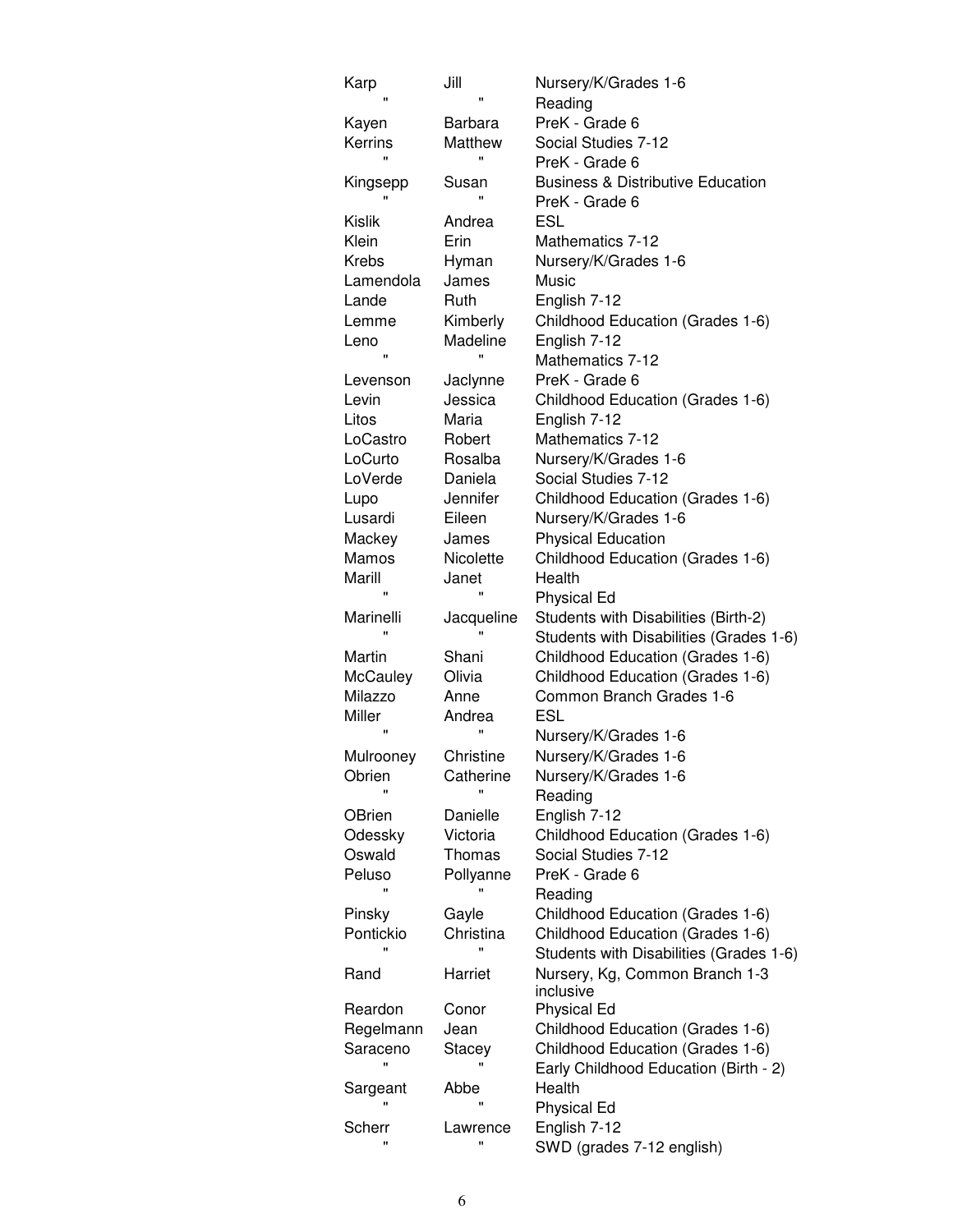| $\blacksquare$ | $\blacksquare$ | Students with Disabilities (Grades 1-6) |
|----------------|----------------|-----------------------------------------|
| $\blacksquare$ | $\blacksquare$ | Childhood Education (Grades 1-6)        |
| Schmier        | Cara           | Mathematics 7-12                        |
| Sessa          | Lucy           | ESL                                     |
| Shanahan       | Leah           | Childhood Education (Grades 1-6)        |
| Sheeckutz      | Patricia       | Nursery/K/Grades 1-6                    |
| "              | $\blacksquare$ | Reading                                 |
| Sommer         | Helena         | Nursery/K/Grades 1-6                    |
| Steinberg      | Alice          | Nursery/K/Grades 1-6                    |
| Sweeney        | Carolyn        | Social Studies 7-12                     |
| Topel          | Michelle       | Childhood Education (Grades 1-6)        |
| Troy           | Mary           | Childhood Education (Grades 1-6)        |
| <b>Troy</b>    | Mary           | Early Childhood Education (Birth - 2)   |
| Virgilio       | Joseph         | physical Ed & Health                    |
| Wasserma       | Angela         | Early Childhood Education (Birth - 2)   |
| n              |                |                                         |
| $\blacksquare$ | $\blacksquare$ | Students with Disabilities (Birth-2)    |
| Webber         | Kristine       | Childhood Education (Grades 1-6)        |
| π              | π              | Students with Disabilities (Grades 1-6) |
| Williams       | Mary           | PreK - Grade 6                          |
|                | Anne           |                                         |
| Zapelli        | Anthony        | <b>Physical Ed</b>                      |
| Zoll           | Jaclyn         | Social Studies 7-12                     |
|                |                |                                         |

5. That the Board of Education approves the following staff for the Summer Special Education Program:

|  | Joiane Halilej Speech Teacher Step 2 \$4504 |  |  |
|--|---------------------------------------------|--|--|
|--|---------------------------------------------|--|--|

- c. Juul Agreement
	- 1. BE IT RESOLVED THAT upon the recommendation of the Superintendent of Schools and upon the request of Bridget Kehn, the Board of Education of the Mineola Union Free School District hereby appoints Bridget Kehn to a one year probationary term from September  $1<sup>st</sup>$ , 2011 to August 31 $<sup>st</sup>$ , 2012, unless</sup> discontinued earlier by action of the Board of Education.

## d. Creation of New Position

1. That the Board of Education approves the creation of a new Middle Grades Teaching Position.

#### e. Abolish Position

- 1. That the Board of Education approves to abolish the following position:
	- One  $(1.0)$  F.T.E. Music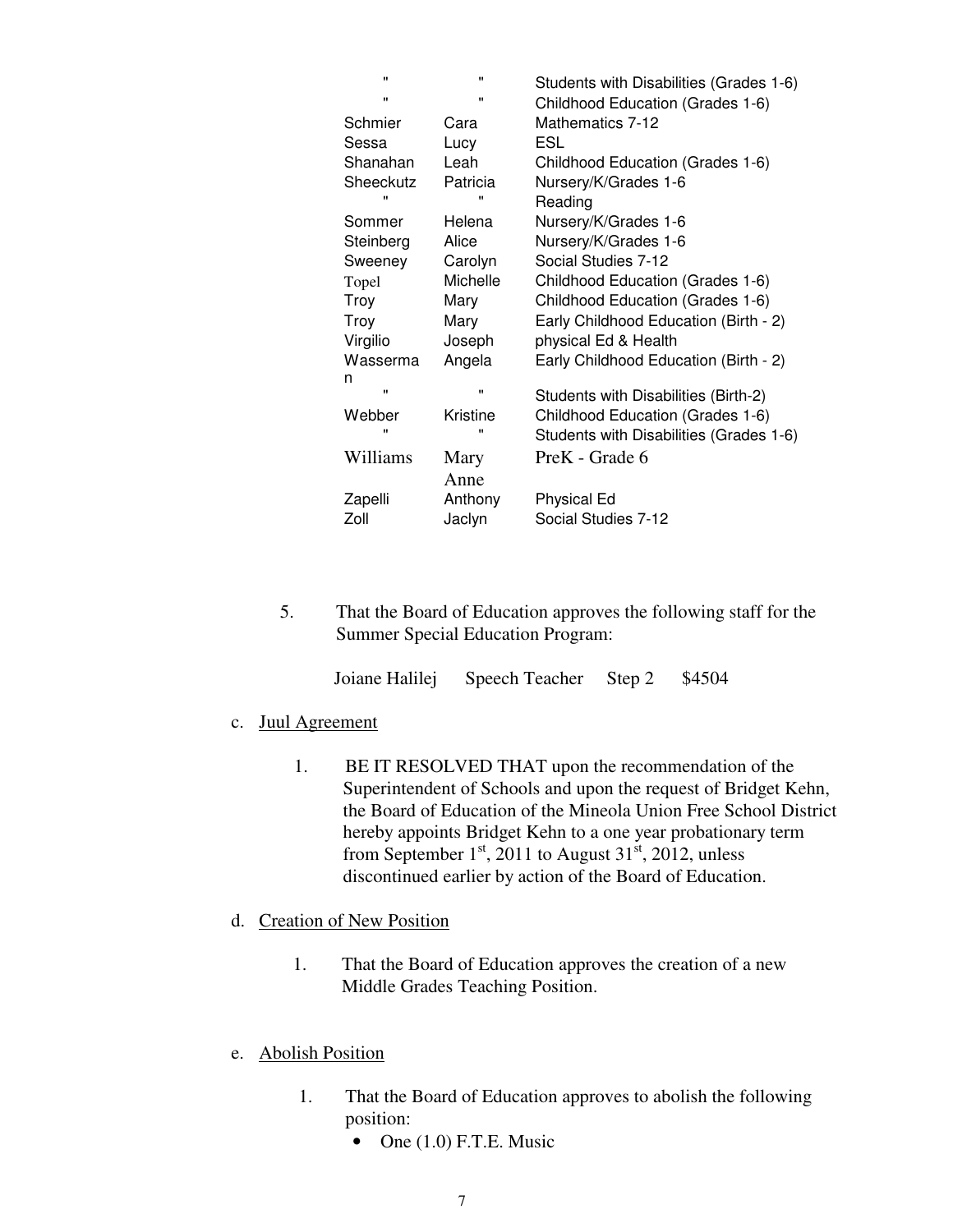## **2.1. Instruction: Committee on Special Education Actions**

#### **2.2. Instruction: Contracted Instructional Services**

- a. That the Board of Education approves the contract for related services between The Center for Developmental Disabilities and the Mineola UFSD for the 2011-2012 school year.
- b. That the Board of Education approves the contract for related services between All About Kids and the Mineola UFSD for the 2011-2012 school year.

### **2.3. Instruction: Student Actions**

### **2.4. Instruction: Other**

### **3. Civil Service**

#### a. Employment Agreements- 2011/2012

- 1. That the Board of Education hereby authorizes the Board President to execute an employment agreement with the following individuals, the terms of which have been reviewed by the Board in Executive Session:
	- a. William Gilberg, Assistant Supervisor of Transportation
	- b. Daniel Romano**,** Director of School Facilities & **Operations**
	- c. Maureen Judge, Assistant Business Administrator
	- d. Liz Rainha-Freitas, Administrative Assistant II

#### **4. Business/Finance**

- a. Treasurer's Report
	- 1. That the Board of Education accepts the Treasurer's Report for the period ending May 31, 2011 and June 30, 2011 and directed that it be placed on file.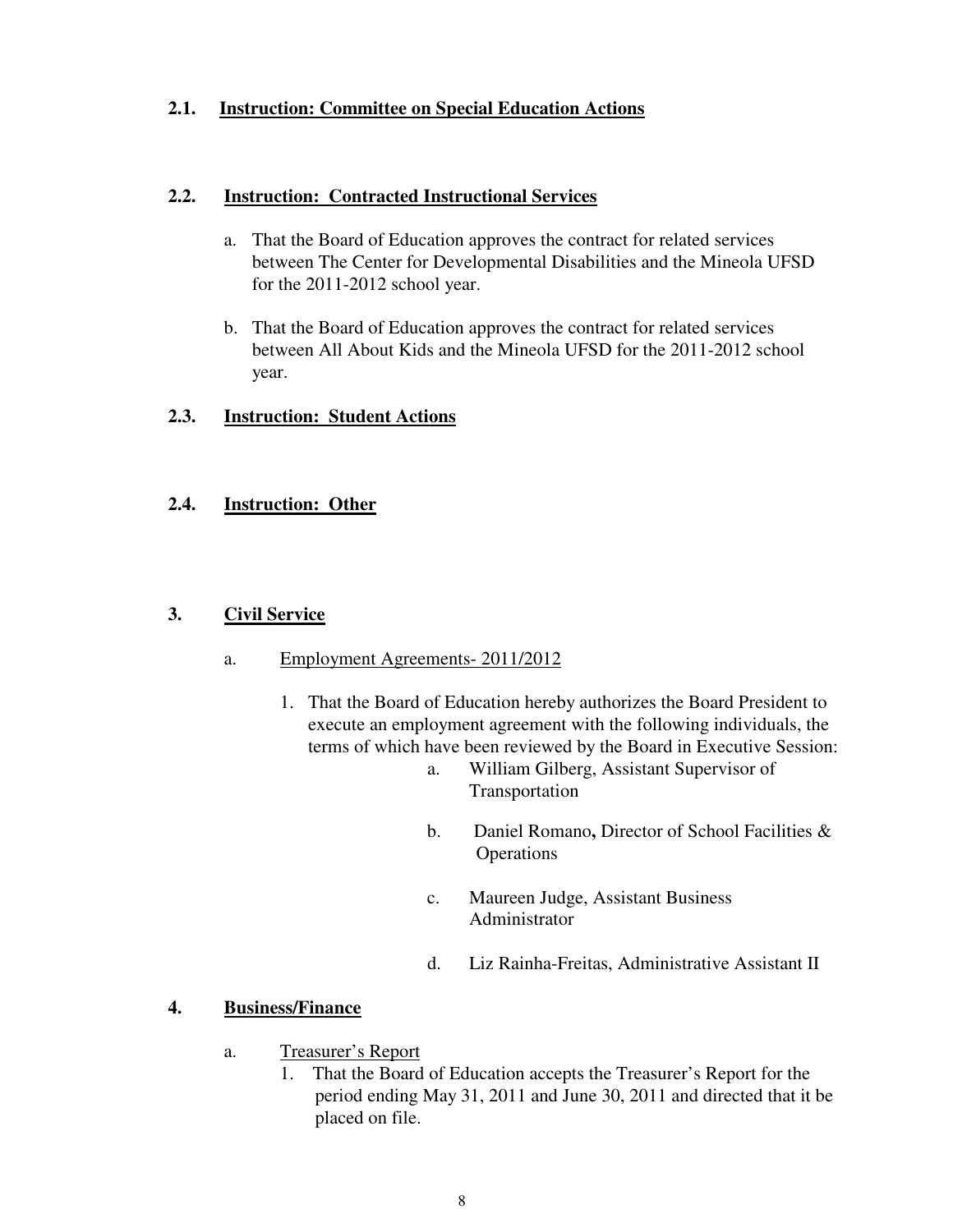- b. Approval of Invoices and Payroll
	- 1.That the Board of Education accepts the Invoices and Payroll for the period ending June 30, 2011 and July 31, 2011.

| Warrant #23                  | \$1,692,684.87                     |
|------------------------------|------------------------------------|
| Warrant #24                  | \$1,446,177.07                     |
| <b>TOTAL EXPENSES</b>        | \$3,138,861.94                     |
| PAYROLL #23 & #24<br>General | \$8,813,330.03                     |
| Fund F                       | \$183,213.50                       |
| <b>TOTAL PAYROLL</b>         | \$8,996,543.53                     |
| Warrant #1                   | \$419,459.86                       |
| Warrant #2                   | \$1,087,151.48                     |
| Warrant #3                   | $\frac{\text{I}}{\text{I}}$ 772.69 |
| <b>TOTAL EXPENSES</b>        | \$1,507,384.03                     |
| PAYROLL #1 & #2              |                                    |
| General                      | \$1,129,509.96                     |
| Fund F                       | \$251,511.58                       |
| <b>TOTAL PAYROLL</b>         | \$1,381,021.54                     |

## **4.1. Business/Finance: Contract Approvals**

#### a. BOCES Contracts

- 1. That the Board of Education approves the 2010– 2011 AS-7 Contract with Nassau BOCES in the initial estimated expense of \$3,364,368 in providing services throughout the school year.
- 2. That the Board of Education approves the initial 2011-2012 Letter of Intent with Nassau BOCES in the amount of \$2,924,265.

## **4.2 Business/Finance: Bids**

## **5. Other**

1. BE IT RESOLVED THAT the Board of Education of the MUFSD hereby approves a Memorandum of Agreement between the District and the UPSEU Custodial Grounds Maintenance and Transportation Unit dated August  $11<sup>th</sup>$ , 2011 pertaining to, among other things, the elimination of the "Grounds" salary column in the collective bargaining agreement between the District and the Union, and authorizes the Superintendent to take the steps necessary to implement the agreement.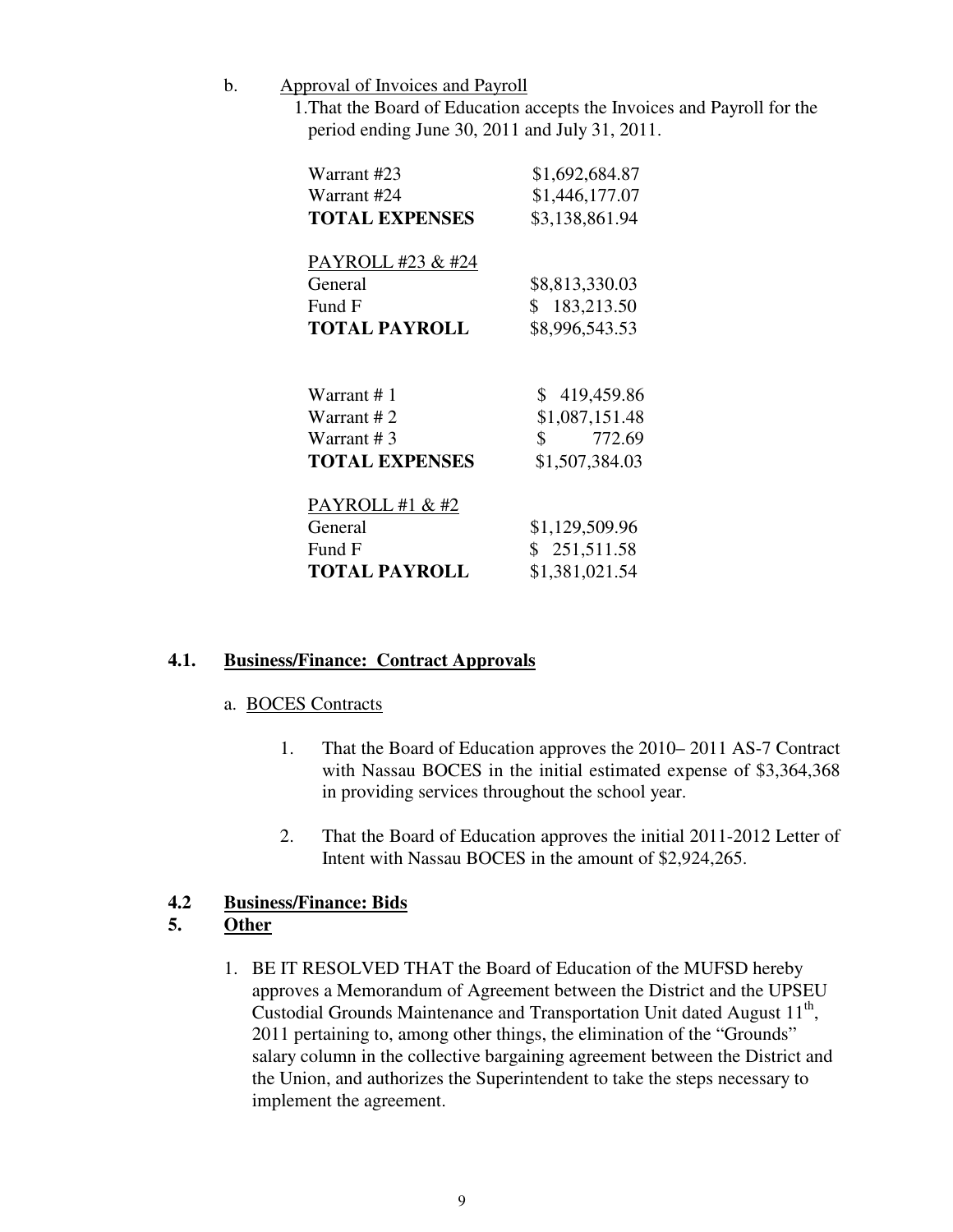**RESOLUTION #18 - BE IT RESOLVED THAT** the Board of Education approves Consensus Agenda items I.1.a through 5.1, as presented.

| <b>Motion:</b><br>Second: |     |
|---------------------------|-----|
| Yes:                      | No: |
|                           |     |
|                           |     |
|                           |     |
|                           |     |

Passed:

## **J. Public Comments**

## **K. Board of Education Reports**

- Comments from Board President
- Board Committee Report
- Superintendent of Schools' Reports & Comments
	- o Superintendent Comments
	- o Capital Updates
- Table Reports
	- o Finance and Operations Report
		- Monthly Financial Report
		- Building & Grounds Report
			- Building Usage
			- **vandalism**
			- Work order status
		- Transportation Report

## • Special Reports

\*Public Questions - Board Committee Reports; Student Organization Report; Superintendent's Report; Table Reports (All Finance & Operation Functions); and Special Report

## **L. Executive Session** Time: \_\_\_\_\_ p.m.

| <b>Motion:</b><br>Second: |     |
|---------------------------|-----|
| Yes:                      | No: |
|                           |     |
|                           |     |
|                           |     |
|                           |     |